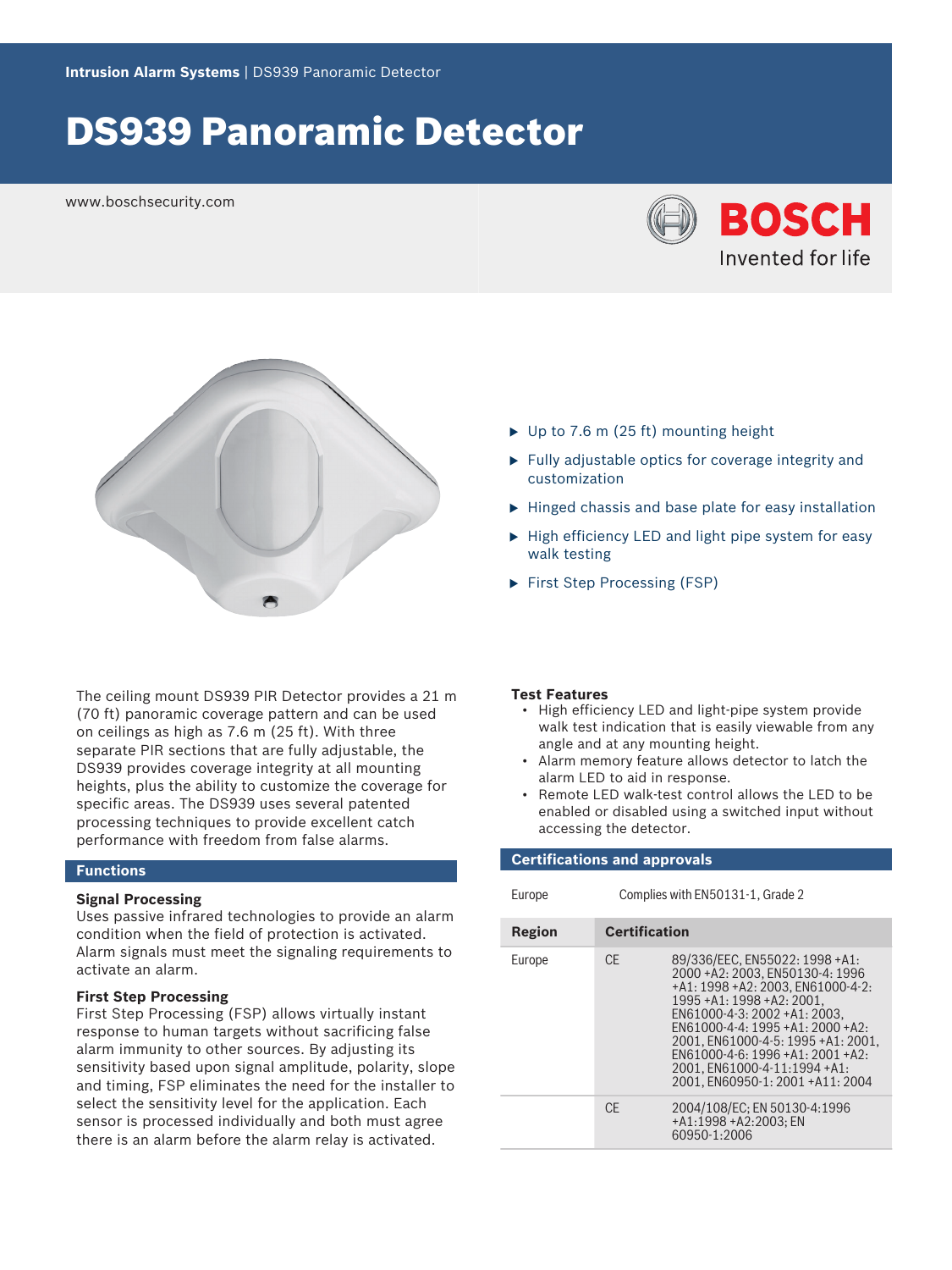| Region | <b>Certification</b> |                                                                                                                     |
|--------|----------------------|---------------------------------------------------------------------------------------------------------------------|
|        | FN5013<br>1          | EN 50131-2-2 [DS939]                                                                                                |
| USA    | $\mathsf{U}$         | <b>ANSR: Intrusion Detection Units</b><br>(UL639), ANSR7: Intrusion Detection<br>Units Certified for Canada (cULus) |
| France | AFNOR                | 2620200007A0 [DS939]                                                                                                |
| China  | CCC                  | 2009031901000548                                                                                                    |
| Sweden | <b>INTYG</b>         | 15-476 Alarm Class 1/2, Environmental<br>Class II (Larmklass 1/2 miljöklass II en-<br>ligt)                         |

## **Installation/configuration notes**



#### Top View



### Side View

#### **Coverage Information**

Coverage is 360° x 21 m (70 ft) diameter when the detector is mounted 3.7 to 7.6 m (12 ft to 25 ft). Coverage is 15 m (50 ft) diameter when the detector is mounted at 3 m (10 ft).

Coverage is 12 m (40 ft) when the detector is mounted at 2.4 m (8 ft).

Pattern consists of 69 zones in 21 barriers. Each barrier is 11 m (35 ft) long and 1.5 m (5 ft) wide at 11 m (35 ft). The barriers are grouped into three groups of seven barriers each. Each group has vertical adjustment for customized coverage.

### **Technical specifications**

#### **Enclosure Design**

| Properties: | Modular chassis and hinged mounting<br>base design provide easy access to field<br>setup switches and wiring. |
|-------------|---------------------------------------------------------------------------------------------------------------|
| Dimensions: | 8.9 cm x 17.8 cm<br>$(3.5 \text{ in. x } 7 \text{ in.})$                                                      |

### **Environmental Considerations**

| <b>Operating Temperature:</b>                    | $-40^{\circ}$ C to $+49^{\circ}$ C ( $-40^{\circ}$ F to $+120^{\circ}$ F)<br>For UL Certificated installations, 0°C to<br>+49°C (+32°F to +120°F) |
|--------------------------------------------------|---------------------------------------------------------------------------------------------------------------------------------------------------|
| Sensitivity:                                     | Low/High gain settings                                                                                                                            |
| Complies with Environmental Class II (EN50130-5) |                                                                                                                                                   |

#### **Mounting**

| Height Range:             | 3 m to 7.6 m (8 ft to 25 ft) recommended                                                                                                    |  |
|---------------------------|---------------------------------------------------------------------------------------------------------------------------------------------|--|
| Location:                 | Mounts directly to ceiling or to standard 10.2 cm<br>(4 in.) octagonal electrical box.                                                      |  |
| Internal<br>Pointability: | Coverage is adjustable $\pm 10^{\circ}$ horizontally, $+2^{\circ}$ to<br>-18° vertically.                                                   |  |
| <b>Outputs</b>            |                                                                                                                                             |  |
| Alarm Relay:              | Silent-operating form C relay. Contacts rated 125 mA,<br>28 VDC, 3 W maximum for DC resistive loads.                                        |  |
| Tamper:                   | Normally-closed (with cover in place) tamper switch. A<br>wall (base) tamper is included. Contacts rated at<br>28 VDC, 125 mA, 3 W maximum. |  |

#### **Power Requirements**

| Current: | 12 mA standby; 39 mA in alarm with LEDs enabled |
|----------|-------------------------------------------------|
| Voltage: | 9 VDC to 15 VDC                                 |
|          |                                                 |

# **Ordering information**

### **DS939 Panoramic Detector**

Provides a 21 m (70 ft) panoramic coverage pattern and can be used on ceilings as high as 7.6 m (25 ft). Order number **DS939**